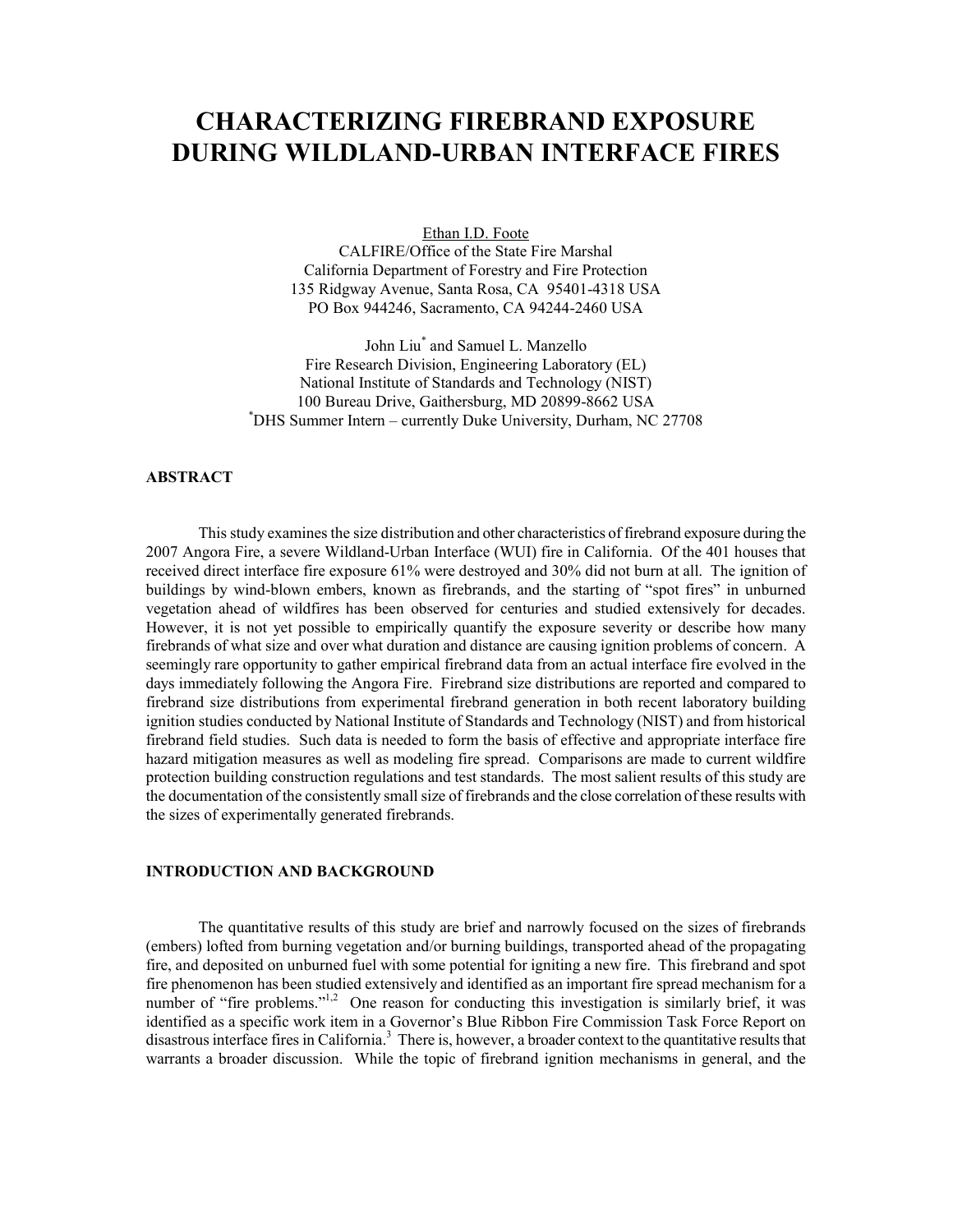phenomenology of interface fire spread in particular, has been extensively studied, the problem of disastrous interface fire losses is widely perceived to be getting increasingly worse.

To the extent that reduced interface fire loss is a desirable end product of fire investigations, studies should be clearly linked to the context and solution of a well identified fire problem. Firebrands have been observed in a wide range of fire problems. Firebrand ignition of "fire proof" buildings has been reported after the 1906 San Francisco earthquake<sup>4</sup> and following the nuclear attack on Hiroshima.<sup>5</sup> The problem of wildfire spreading to readily ignitable buildings has been specifically described for over a hundred years with thousands of buildings destroyed. Building loss on wildfires is a fire problem that has historically received a plethora of labels leading to confusion about the nature of the problem.<sup>6</sup> This problem has more recently been consistently and widely referred to as the "Wildland-Urban Interface." However, the term "Wildland-Urban Interface" has a wide range of definitions including geographical descriptions of areas having a close proximity of vegetation to buildings with no history of large interface fires (nor any clearly identified risk of conflagrations). $<sup>7</sup>$ </sup>

The Wildland-Urban Interface can be defined simply in terms of fire spread mechanisms that provide clear paths to hazard mitigation solutions. Butler (1974) coined the "fire interface" terminology in publishing the first comprehensive description of wildfire related disastrous building loss as specific fire problem.<sup>8</sup> From a fire-loss reduction context, the interface fire problem can be most effectively defined as a sequence of factors; 1) exterior vegetation fire exposure during extreme weather conditions with, 2) rapid fire spread to many readily ignitable buildings, 3) overwhelming fire protection resource, 4) resulting in disastrous losses of buildings. For the characterization of firebrand exposure to meaningfully contribute to reduced interface fire losses, it must be directly related to the context and dominant ignition mechanisms of interface fire spread, as Cohen (2000) did for crown fire exposure.<sup>9</sup> For example, studies of very large firebrands or firebrand ignition of lumber at standard fuel moisture content (e.g. 12%) may contribute very little to fire loss reductions if the majority of buildings are ignited by very small firebrands under extreme weather conditions with very low fuel moisture. Conversely, identifying and expending limited hazard mitigation resources on specific building ignition mechanisms, even those involving very small firebrands under extreme conditions, may not be effective in reducing disastrous losses if the specified ignition mechanism is very rare or is overshadowed by other factors.

There is substantial fire research to support the widely held observation that firebrand exposure has a significant role in the spread of disastrous interface fires<sup>10</sup>. Every multivariate retrospective study of interface fire building survival indicates firebrand exposure as a problem and those involving wood roofing have found a statistical correlation between wood roofing and increased building loss.<sup>11,12,13,14</sup> The most recent of these studies (1990 Santa Barbara Paint fire) found that for buildings without evidence of fire suppression, there was an 82% increase in the proportion of buildings surviving the fire where houses had: 1) a non-flammable roof and; 2) at least 10 m (30 ft) of brush clearance. The statistical analysis revealed that these two factors were mutually and independently associated with building survival and accounted for 59% of the variability in building survival on that fire.<sup>15</sup> It has been widely reported that firebrand exposure is a dominate fire spread mechanism in wood roof conflagrations which implies empirical support that firebrand exposure exists to some extent during interface fires with or without the wood roof factor being present.

Recent building ignition modeling, full-scale crown fire exposure experiments, and case studies indicate that radiant heat transfer from forest fires is significantly less important as an interface fire buildingignition mechanism than previously assumed. There is limited but growing experimental evidence for firebrand exposure as an ignition mechanism of buildings not involving wood roofing.<sup>16</sup> Observational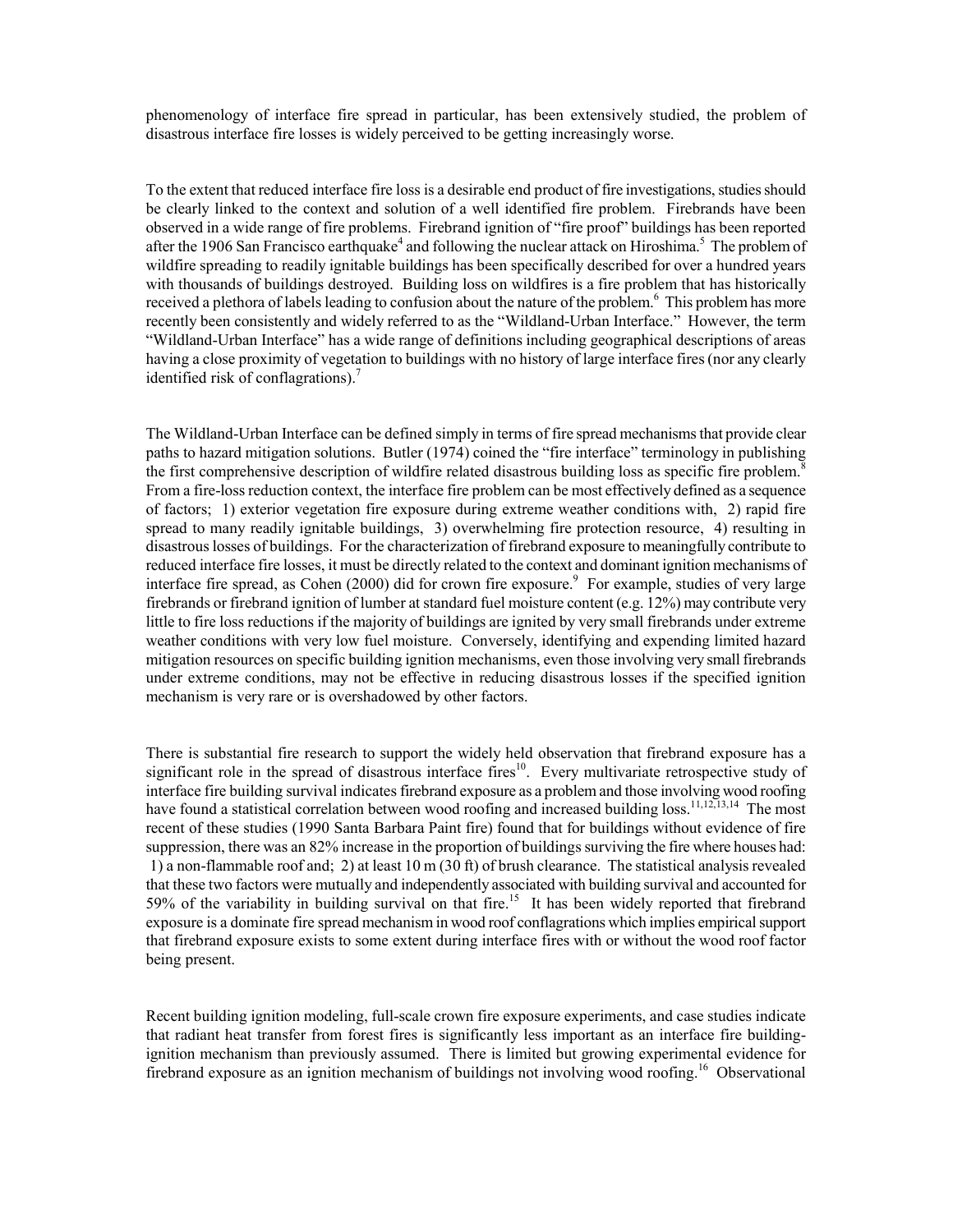studies have long identified a building ignition mechanism where very small firebrands penetrate under non-combustible tile roof covering to ignite the building.<sup>17,18</sup> Recent full-scale firebrand exposure investigations of building ignition provided experimental confirmation of this ignition mechanism.<sup>19</sup> This work utilized an experimental apparatus recently developed by Manzello *et al.* known as the NIST Firebrand Generator (NIST Dragon) used to investigate ignition vulnerabilities of structures to firebrand exposure. The NIST Dragon is able to generate a controlled and repeatable size and mass distribution of glowing firebrands. The experimental results generated from the marriage of the NIST Dragon to the Building Research Institute's (BRI) Fire Research Wind Tunnel Facility (FRWTF) have uncovered the vulnerabilities that structures possess to firebrand showers for the first time.<sup>20,  $\frac{1}{21}$ ,  $\frac{22}{21}$  These detailed</sup> experimental findings are being considered as a basis for performance-based building standards with the intent of making structures more resistant to firebrand attack. The substantial public interest in this issue was illustrated during the recent triennial amendments to the International Building Code by the California Building Standards Commission. The issue of firebrand size and related building ignition mechanisms on interface fires received more public comments and Office of the State Fire Marshal agency response than any other issue during final consideration of the fire and life safety provisions for adoption of the 2010 California Building Code.<sup>23</sup> The firebrand size distributions developed from the Angora Fire are believed to be the first such data from an interface fire. These results together with the experimental work from NIST provide additional steps toward characterizing interface firebrand exposure.

#### **Angora Fire Study Area, Weather, Fuels and Interface Fire Exposure**

The Angora Fire started in a stand of dense unmanaged conifer forest located at the south end of Lake Tahoe approximately 240 km (150 mi) east-northeast of San Francisco California near the Nevada state boundary. The fire burned 1,243 ha (3,072 ac) and approximately 353 buildings of all types. Within the fire perimeter there were 401 houses with direct fire exposure, and of the 282 houses that burned, 87% were completely destroyed. The area around the unburned houses and the 13% of damaged houses were the source of the firebrand data collection portion of this study.

The probability that firebrands will potentially ignite buildings or "spot fires" in vegetation requires that firebrands will be produced, lofted, transported, deposited on a receptive target fuel bed. This firebrand propagation phenomenon is dominated by weather conditions, the configuration and condition of both the source and target fuel beds, and the fire intensity. These factors were documented to the extent possible on the Angora Fire during the course of routine fire incident management and post-fire damage assessment.<sup>24</sup> The general weather over the Angora Fire area was dominated by a cold front moving through the Lake Tahoe Basin. Weather conditions during the period when all the houses were destroyed were reported to be 10% relative humidity at 27 °C (80 °F) with eye level winds at 4.5 m/s to 6.7 m/s (10 m/h to 15 m/h), gusting to 13 m/s (30 m/h). Fuel moistures were extremely low for the area and time of season. The ovendried fuel moisture content (FMC) was 9% for large dead vegetative fuels ("10-hour") and near a record low of 37% for live woody vegetative fuels. Most firebrand data was collected from "exposed" locations where the fine dead vegetative ("1-hour") FMC was calculated<sup>25</sup> to be 2% with a corresponding PIG<sup>26</sup> (probability of firebrand ignition) of 100%.

The wildland fuels in the area consisted of a continuous White Fir - Jeffrey Pine forest with heavy understory surface fuel loadings. Most of the area burned was unmanaged forest in the USFS Lake Tahoe Basin Management Unit. Several areas of forested land directly adjacent the exposed residential development had been subjected to fuel reduction treatments creating "shaded fuel breaks.". The vegetation fuels in the areas of residential development were discontinuous and varied widely from green grass lawns to ornamental landscaping and stands of conifer trees. Many of the building lots were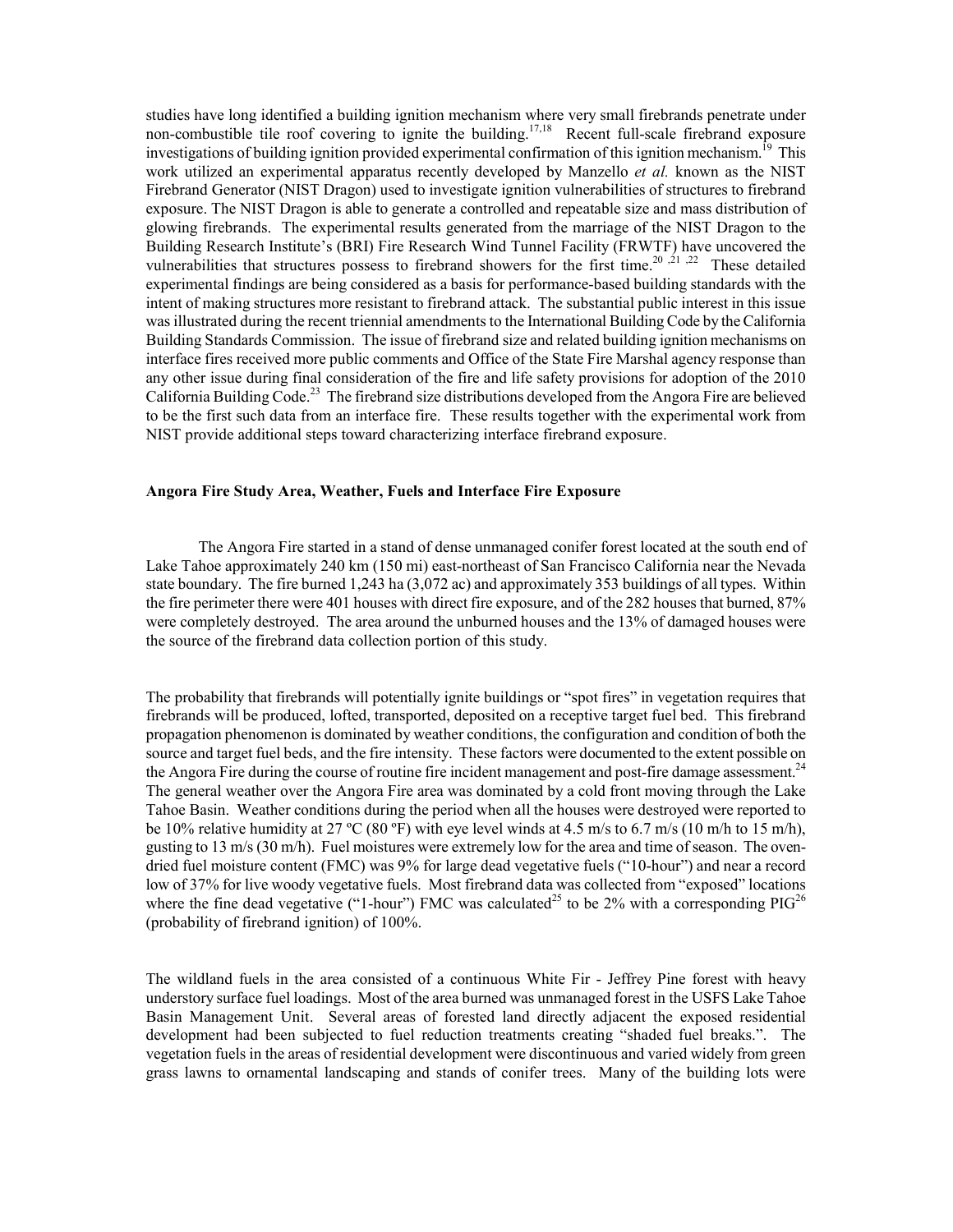undeveloped with managed vegetation. Pine needles and forest litter were common on, and around, surviving houses and in the surrounding unburned neighborhoods.

The density of building fuels was low with respect to urban fire spread. Building lots were approximately 0.04 ha to 0.20 ha (0.1-0.5 ac) in size, and 40% to 50% of the lots were undeveloped leaving houses separated by 10 m to 100 m. Paved roads 6 m to 9 m wide, clear of crown canopy cover, divided the area of residential development preventing surface fire spread between blocks. The common building construction of the surviving houses, which were observed to be representative of the destroyed houses, consisted of wood siding, wooden decks, and 80%-90% ignition resistant roofing.

The wind-driven fire transitioned to an active crown fire within  $100 \text{ m} - 200 \text{ m}$  of the origin and spread at 0.34 m/s (0.75 m/h) for the first 3-4 hours in the wildland fuels with a maximum spotting distance estimated to be 402 m (0.25 mi). The burning index was reported to be 49 with an energy release component in the 90<sup>th</sup> percentile, a record high value for that date. The crown fire was observed to drop in intensity with 1.2 m (4 ft) flame length under the shaded fuel breaks adjacent to the residential development. An empirical study of fuel treatment effectiveness on the Angora Fire generalized that 50m of specific treatments is sufficient to reduce a crown fire to a surface fire.<sup>27</sup> The fire behavior changed dramatically in the places where the fire spread from the shaded fuel breaks into areas of residential development. These areas showed a mosaic of unburned landscape vegetation, surface fire under surviving conifer forest, total destruction of buildings, and patches of conifer forest completely consumed.

## **METHODS**

The field data consisting of firebrands and firebrand burn patterns was obtained in conjunction with an existing post-fire damage assessment effort. Digital analysis of the burn patterns was conducted to determine the number and size distribution of the burn patterns. Current and historical research was reviewed for comparable findings and observations as well as wildfire protection building construction regulations and standards.

A rare combination of circumstances and resources on the Angora Fire provide the opportunity to expand the routine incident damage assessment to record observations on all unburned houses that received direct wildfire exposure. These were defined as a house located within 30 m (100 ft) of anything that burned including small vegetation spot fires and firebrand burn patterns on building materials. The approximate size of assumed firebrand burn patterns, consisting of scorch marks, shallow char marks, and holes melted through plastic-type materials, were measured when observed. These burn patterns were assumed to indicate the presence of flaming or glowing firebrands with some potential for ignition of the target fuel. It was assumed that deposited firebrands would rest flat on the target fuel surface resulting in a twodimensional burn pattern area with the maximum dimension representing the approximate length of the firebrand and the smaller burn pattern dimension representing either the diameter or width of the firebrand (for cylindrical or flat shaped firebrands respectively). It is probable that some burn patterns were larger in area than the firebrand due to progressive combustion or melting, but it was assumed that the overall size distributions of burn pattern areas were representative of actual firebrand sizes. Burn patterns with evidence of sustained or progressive combustion from firebrand ignition, such as a combustion spreading to an adjacent piece of building construction lumber, were not included as an indicator of firebrand size. A backyard trampoline provided two separate sets of firebrand size distribution data in addition to the fire area wide burn pattern data collected.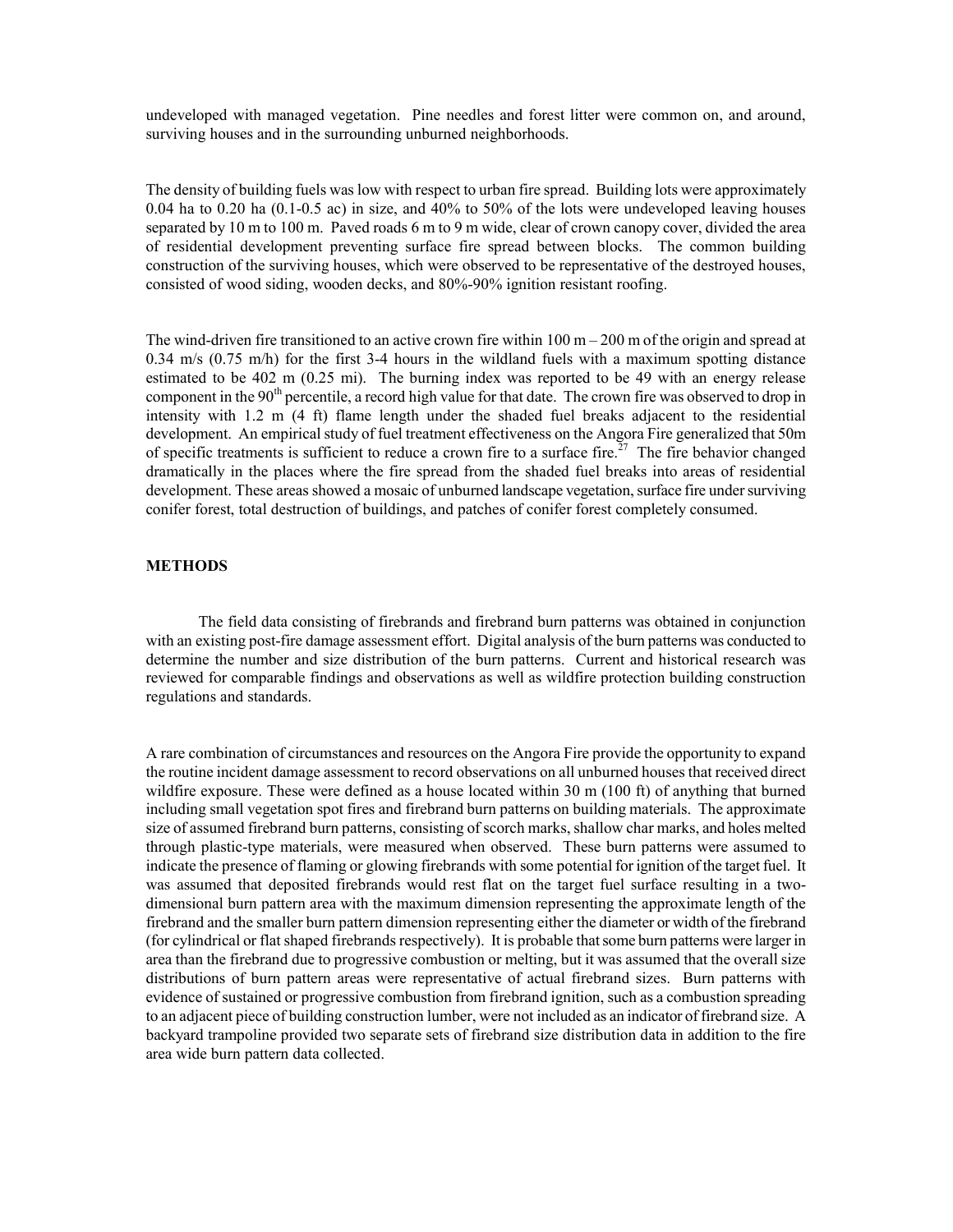The trampoline was located on a green grass lawn approximately 6.1 m (20 ft) from a wood-sided house that survived with superficial burn damage. The trampoline has a  $3.7 \text{ m}$  (12 ft) diameter base supported by a metal frame and springs approximately 0.9 m (3 ft) off the ground. Foam covered metal poles supported a vertical wall extending approximately 1.5 m (5 ft) above the base completely around the trampoline perimeter. The house was located less than a mile downwind from the area of wildland crown fire and 9.8 m (32 ft) (perpendicular to the wind direction) from a house that burned to the ground. The burning of the latter house appeared to have caused extensive scorching to the exterior wood wall covering on one side. A large grove of 6 to 12 conifer trees burned with extreme intensity approximately 6.1 m to 15.2 m (20-50 ft) upwind of the trampoline, as did numerous other trees and more than a dozen houses within several hundred meters upwind of the trampoline.

The trampoline was shipped to NIST for analysis. The trampoline base was divided into a series of quadrants. Digital images were taken of each quadrant for subsequent image analysis. To spatially resolve the holes for image analysis required dividing the trampoline into 133 quadrants (see Figure 1). To better identify the burn holes produced by firebrands, white paper sheets were laid under each quadrant prior to taking digital images.



**Figure 1.** Image of trampoline base divided into 133 quadrants

Figure 2 displays a digitized image of one of the quadrants of the trampoline. This image has been converted to an 8 bit grayscale image. Image analysis software was then used to determine the area of burn holes (see outline in image). The area of the burn pattern was subsequently calculated by converting the pixel area using an appropriate scale factor.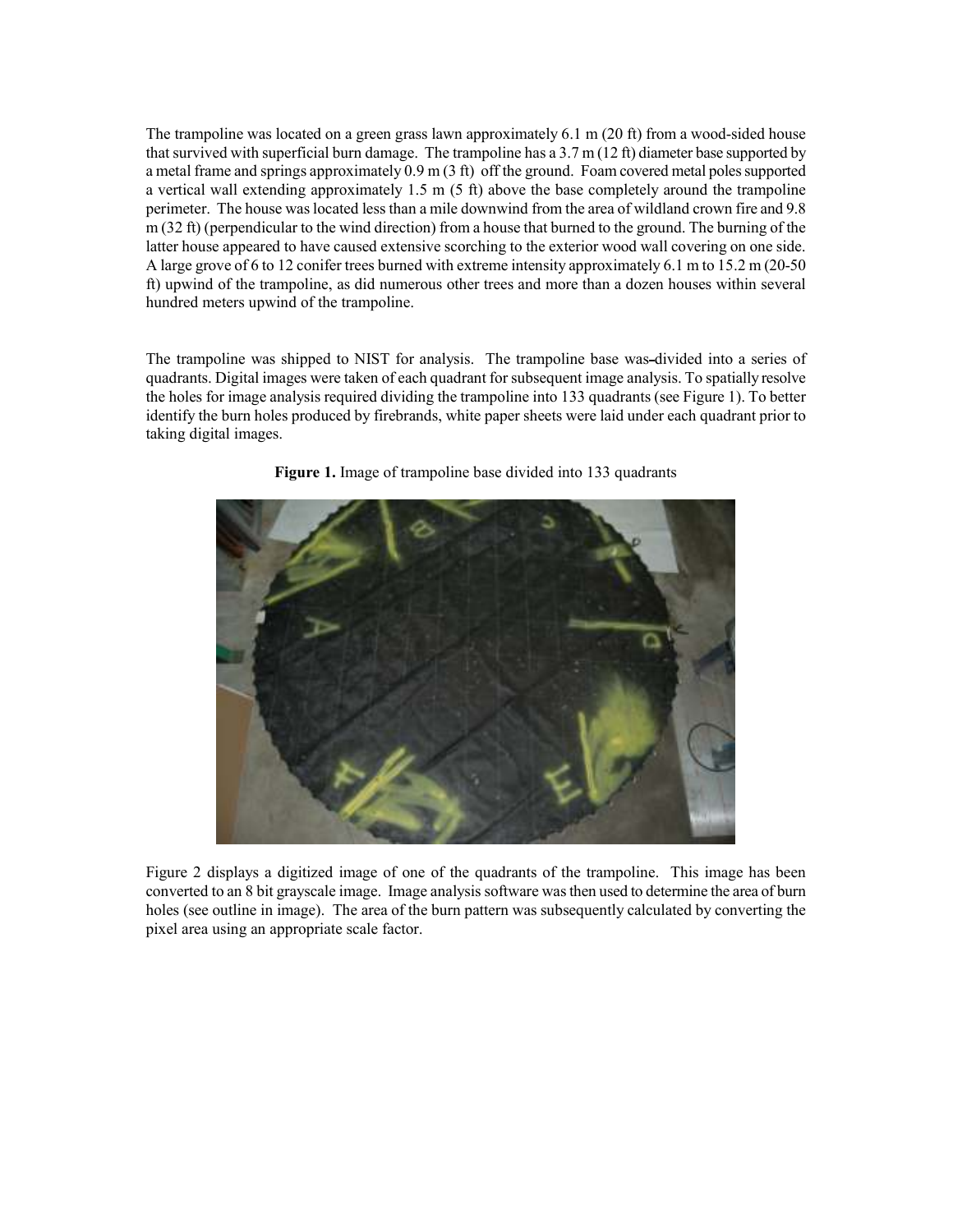**Figure 2.** Digitized image of a given quadrant.



Babrauskas (2003) and Koo *et al*. (2010) provide a comprehensive review of existing research on firebrands, spot fires, firebrand exposure, and firebrand ignitions<sup>28,29</sup> Empirical and experimental research on firebrand size distributions is very limited. Since the burn patterns collected on the Angora Fire is the only known data on firebrand size from an actual interface fire, previous research was reviewed for data or observations that could be compared to the Angora Fire findings.

The NIST Dragon was designed to be able to produce a controlled and repeatable flux of firebrand exposure characteristic in size and weight to firebrands produced from burning trees. Manzello *et al.*. conducted a series of experiments quantifying firebrand production from burning trees.<sup>30</sup> In that work, an array of pans filled with water was used to collect the firebrands that were generated from the burning trees. The firebrands were subsequently dried and the sizes were measured using calipers, and the dry mass was determined using a precision balance. Based on the results of two different tree species of varying crown height and moisture content (Douglas-Fir Trees and Korean Pine Trees) burning singly under no wind, cylindrical firebrands were observed to be produced. The size distribution of firebrands generated using the NIST Dragon is presented in the results for comparison with the Angora Fire data.

A firebrand size distribution from experimental building fires is also presented for comparison. Vodvarka (1969) measured firebrand deposition by laying out 3 m x 3 m (10 ft x 10 ft) sheets of polyurethane plastic downwind from five separate residential buildings burned in full-scale fire experiments.<sup>31</sup> These firebrand field studies were part of research programs sponsored through the U.S. Naval Radiological Defence Laboratory which also sponsored studies into mass fire and firewhirls. Very large firebrands are occasionally documented such as an eyewitness account by Richard Rothermel from a full-scale mass fire experiment in the Nevada desert where he saw two very large firebrands, one measuring 1.8 m (6 ft) long by 3.18 cm (1.25 in) diameter, and a second firebrand measuring 0.9 m (3 ft) long by 6.36 cm (2.5 in) diameter.<sup>32</sup>

Wilson and Ferguson (1986) hypothesized that tall vegetation between a building and an approaching fire may serve to protect the structure by heat flux shielding and by filtering out firebrands. Alternatively, a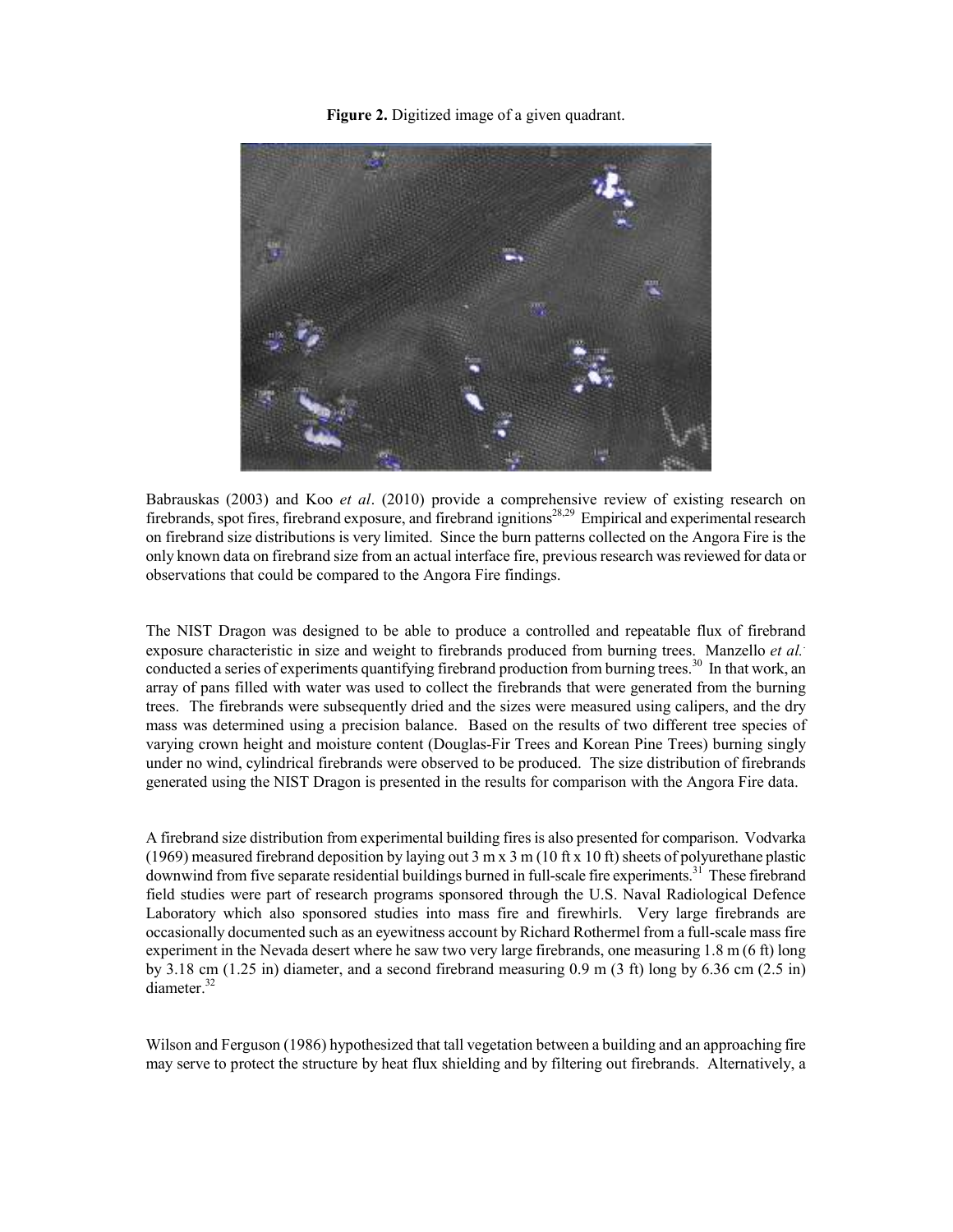wind profile over vegetation with leeward-side eddies, similar to agricultural windbreaks, may increase the threat to structures by causing areas of high density firebrand deposition.<sup>33</sup>

# **RESULTS**

The round 10.5 m<sup>2</sup> (113 ft<sup>2</sup>) trampoline base had 1,800 melted holes measured by digital image analysis, with an average density of 16 holes per square foot. Figure 3 displays the distribution of hole size frequency calculated from image analysis software. The single largest hole in the trampoline base measured 10.25 cm<sup>2</sup> in total area. More than 85% of the holes were less than 0.5 cm<sup>2</sup> in size.

**Figure 3** Distribution of burn patterns (area burned) for trampoline collected from the Angora fire.



The size distribution of holes in the vertical trampoline safety net wall was observed to be similar to that of the trampoline base. However, the trampoline wall was constructed of a different material than the base which has not lent itself to effective digital image analysis of the burn patterns.

In addition to the trampoline data, burn patterns on building materials and plastic outdoor furniture were observed at 212 individual locations on or near numerous Angora Fire buildings. A large majority of these firebrand indicators were less than 0.40 cm<sup>2</sup> (.06 in<sup>2</sup>) with the largest being 2.02 cm<sup>2</sup> (.31 in<sup>2</sup>) or 0.64 cm x 3.18 cm (.25 in x 1.25 in). Most of the burn patterns on building materials consisted of shallow scorch or char marks on wooden or composite lumber decks. No actual firebrands were identified in association with these burn patterns. Most of the holes that melted through non-building materials (other than the trampoline) were found on outdoor furniture or hot tub covers. Approximately 10% of these firebrand indicators were found on plastic covered foam outdoor furniture cushions. A piece of charcoal, assumed to be the remains of a firebrand, was found at the bottom of a few of the foam cushions. It was not possible to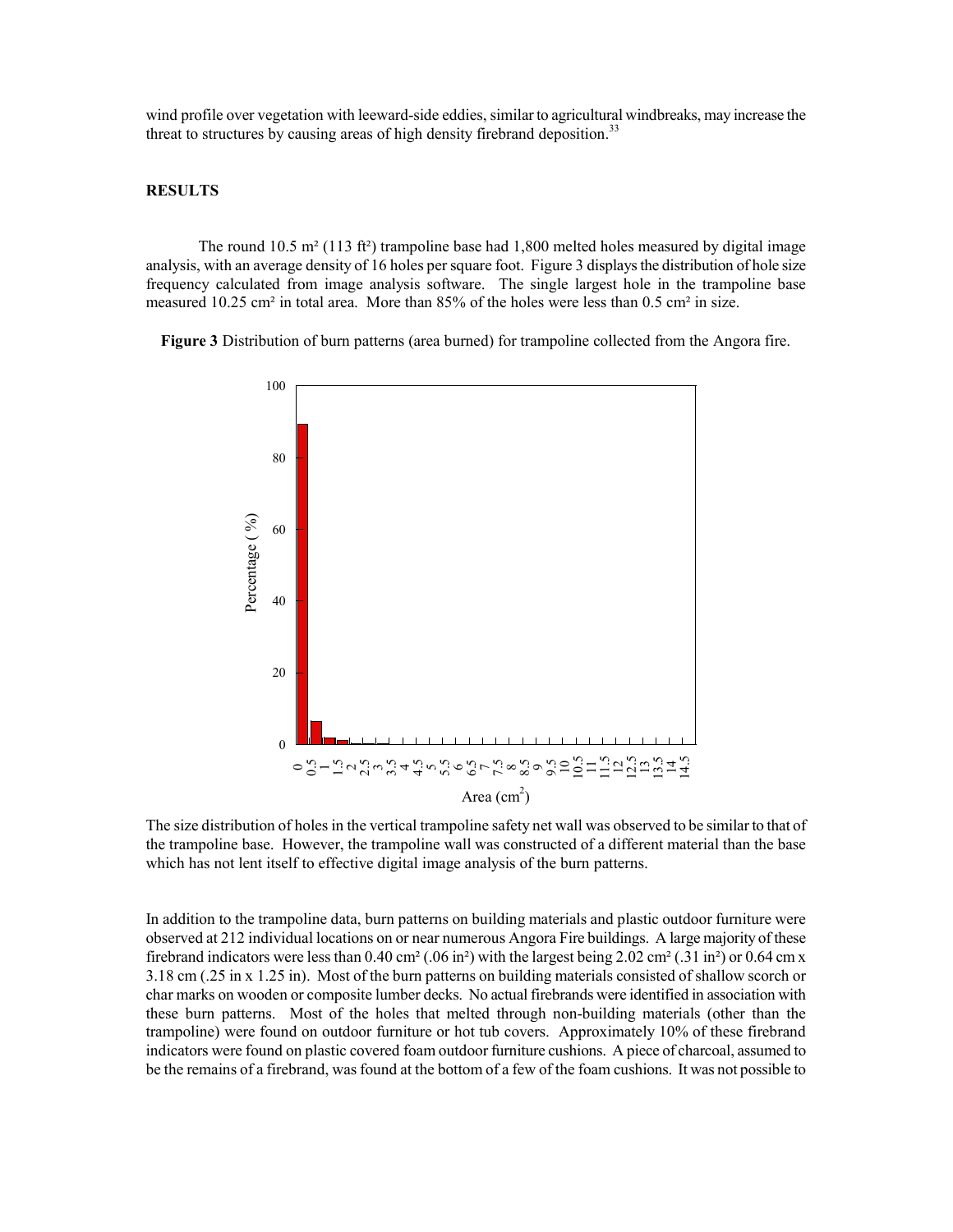ascertain what combustion phase the firebrand was in (glowing or flaming), nor what the fuel source of the firebrand was—that is, burning vegetation or building materials.

For comparison to actual fire data (Figure 3), Figure 4 illustrates the size distribution of firebrands produced by the NIST Dragon, which has been used for full-scale building ignition experiments in the BRI FRWTF. Figure 4 shows the results of a previous study with firebrand size measurement scaled to facilitate comparison between the experimentally generated firebrand sizes and firebrand sizes from an actual interface fire (see Figure 3). As can be seen, the NIST Dragon produced firebrands are commensurate to those generated from a real fire.





The 1969 firebrand field studies measured firebrand size and transport distances of 4,748 firebrands that were collected from five full-scale experimental building fires. Very small firebrands dominated the size distribution with 89% of the firebrands less than  $0.23 \text{ cm}^2$  (0.1875" x 0.1875"). Localized high-density firebrand deposition was observed on two of the experimental fires. On one fire, a single plastic sheet, located just downwind of a large tree, received 97% of the 2,325 firebrands recorded from over 50 plastic sheets used on this experiment.

A review of wildfire protection building construction regulations found that screens intended to protect against firebrand entry ranged in opening size from 0.03 cm<sup>2</sup> to 0.40 cm<sup>2</sup> (1/16<sup>th</sup> in to 1/4<sup>th</sup> in)<sup>34,35,36,37</sup>.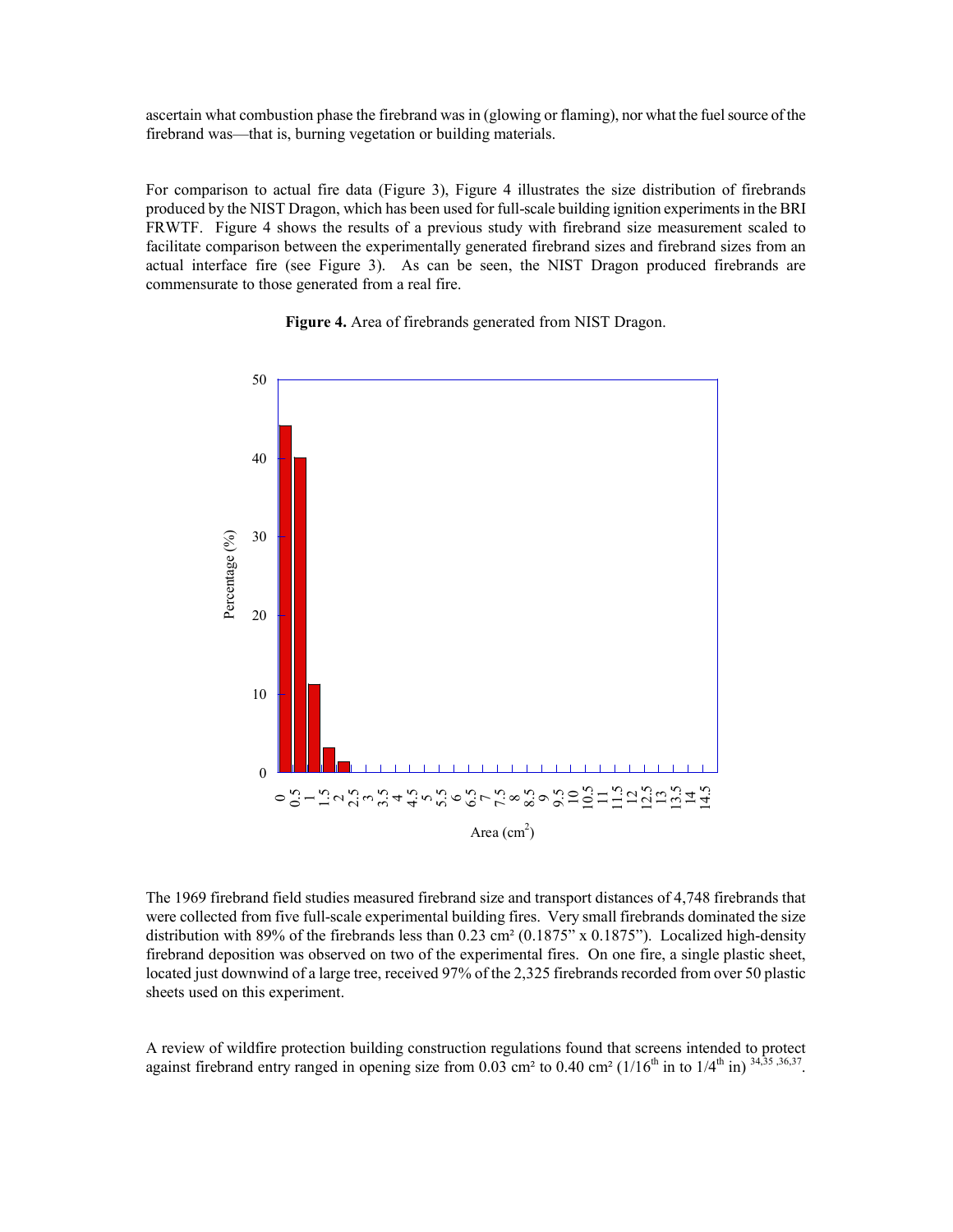There are no nationally recognized American building construction test standards or design practices for exterior wildfire or interface fire exposure protection. The *Recommended Practice for Protection of Buildings from Exterior Fire Exposures* is only intended to protect against ignition as a result of radiative heat transfer.<sup>38</sup> The three standard fire test methods for roof coverings (UL790, NFPA 256 and ASTM E108) apparently originate from 1903 and are only intended to simulate exposure conditions from an adjacent burning building. Building codes typically require roof coverings to resist fire penetration into the building from firebrand exposure by specifying one of three "fire classifications" based, in part, on relative burning brand test exposure from light (14.44 cm² size "Class C" brands) to severe (930.25 cm² size "Class A" brands). However, until recently some building codes have exempted non-combustible roof coverings (e.g. clay, ceramic, or concrete tiles) from standard evaluation and considered them as a "Class A" roof coverings without fire testing.

# **CONCLUSIONS AND DISCUSSION**

 The Angora Fire trampoline burn pattern size distribution data, while small and limited to a single point on the Angora Fire, is supported by the individual firebrand burn patterns collected over a wide area of the Angora Fire and by the similar firebrand size distributions seen in the historical field studies. But drawing conclusions from a single study of a single fire has inherent limitations. Fortunately, the lines of study, results, and conclusions reported on here can be reasonably used in the interim to support decisions on public policy, fire protection, and future studies until more robust research yields scientific conclusions in the future. $39$ 

It is possible to consistently generate experimental firebrands of a size that are representative of firebrand exposure from an actual interface fire and from full-scale experimental building fires. This study provides validation the firebrand size distribution generated by the NIST Dragon and the horizontal wind-blown firebrand exposure used in recent NIST building ignition experiments. The trampoline wall burn pattern observations shows that, under the conditions at that time and location on the Angora Fire, firebrand exposure characterization needs to include horizontal transport and deposition well above the ground (1.8 m or 6 ft). Firebrand ignition is the only reasonable fire spread mechanism that can account for propagation across wide streets leaving unburned fuel between destroyed houses.

There is empirical data to support the contention that large numbers of very small  $\leq 0.5$ cm²) firebrands can be a significant part of the interface fire exposure problem. Clearly, this data suggests that the trampoline was bombarded with many wind driven firebrands significantly smaller than firebrand sizes used in current fire test standards. High density firebrand deposition in the vicinity of unburned fuels, especially with 100% "probability of ignition" as seen on the Angora Fire, indicates that there is a significant probabilistic function to the target fuel ignition phase of firebrand related fire spread. The high density of firebrand burn patterns on the trampoline base may be localized, and further evidence of leeward side wind-eddies concentrating firebrand deposition downwind of trees. Or, it may be that the high density of actual firebrand exposure was more widespread and the trampoline was simply more receptive to burn patterns relative to the surrounding unburned fuel surfaces.

Several effective and relatively simple methods of firebrand and burn pattern size data collection are possible with efficient analysis for both real and experimental fires. This work shows that it can be relatively easy to improve upon eyewitness statements, professional judgment, and anecdotal observations as a basis for evaluating firebrand building ignition hazard mitigation measures. The building-ignition oriented experimental studies by NIST over the past four years, with support from empirical, statistical, and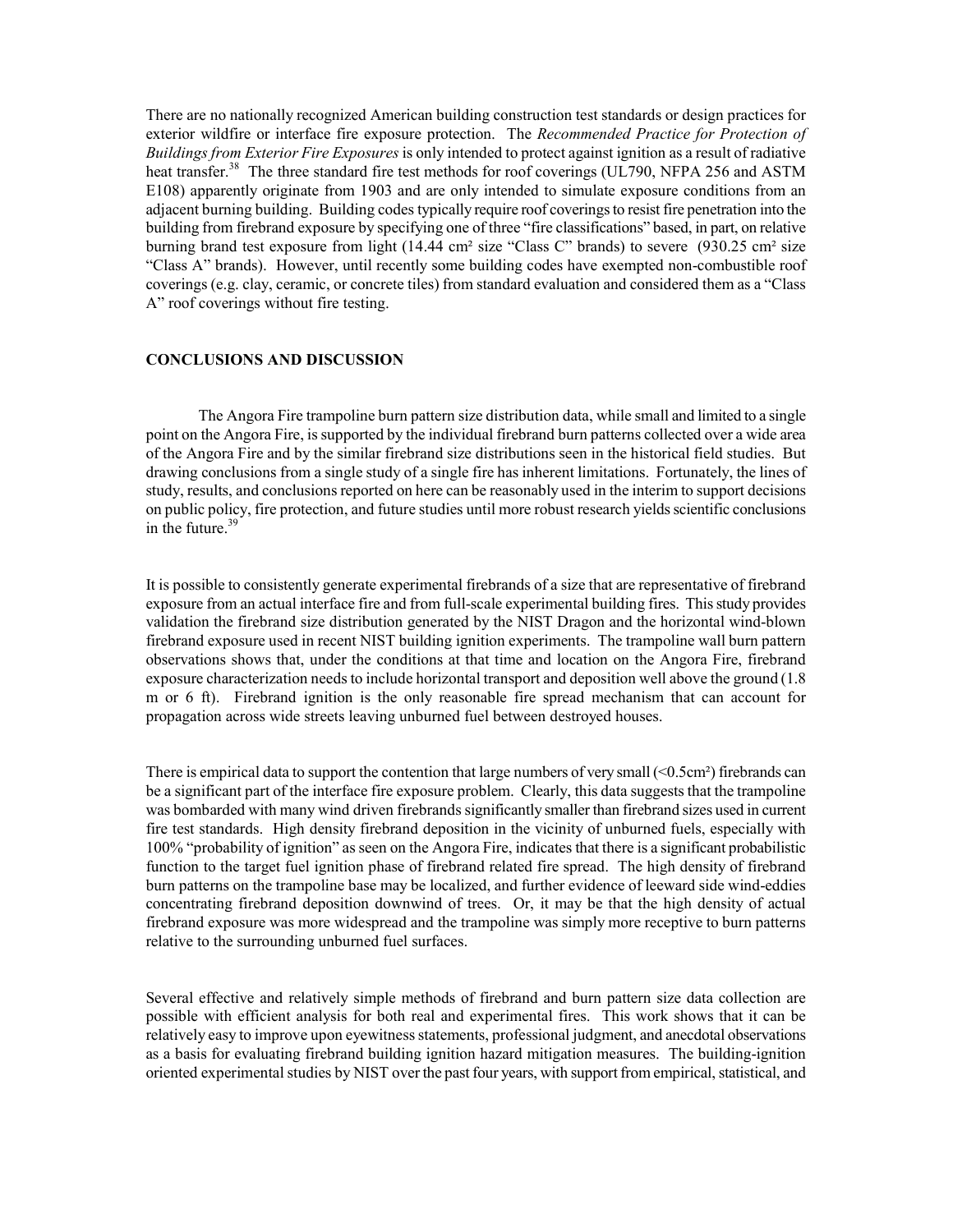observational work on interface fires, have provided evidence-based rationale for improved wildfire protection building construction methods.

The fuel source of firebrands, frequency of large firebrands, and relative significance of these factors to interface fire exposure remains especially elusive. Little empirical evidence was found to help identify what the relative importance is of firebrands generated from buildings versus firebrands generated from burning vegetation. Based on eyewitness statement in a case study of the Angora fire, it was reported that "a large number of houses burned from firebrands generated from other burning houses rather than wildland fuel."<sup>40</sup> There would certainly have been firebrands lofted from burning building materials exposing down-wind fuels to potential firebrand ignition. However, most of the burned houses were also well within spotting distances for an active conifer forest crown fire or for torching trees that were common within the area of residential development on the Angora fire. Large, distinctive looking (see Koo et al. 2010, fig. 8) but not empirically described, pieces of burned wood presumed to be wood roof firebrands were found downwind of several destroyed buildings. But without burn patterns, it is difficult to distinguish between deposition of burning firebrands, windblown fire debris, or extinguished firebrands. There would have been some potential for very-large size firebrand production from the Angora crown fire. But neither evidence of large-size firebrands, nor evidence of firewhirls was found.

Evaluating the risk of large size firebrand exposure and the relative importance of the most common interface fire building ignition mechanisms will be critical for effective and cost-efficient hazard mitigation in the near future. While the traditional conflagrations that ravaged American cities around the turn of the past century<sup>41</sup> are a thing of the past, characterizing firebrand exposure and solving the interface fire problem may be important for reducing losses from the real potential of disastrous post-earthquake fires and intentional conflagrations.

Some solutions are not scientifically elusive. The frequency of wood roof conflagrations that averaged one to three disasters every year in the early twentieth century have been virtually eliminated, other than as a part of an interface fire.<sup>42</sup> The solution advocated by Wilson, the proper use of building materials and the provision of exposure protection rather than massive human effort at the time of the fire, is just as applicable today as it was 45 years ago.<sup>43</sup> The significant contribution of wood roof hazards to increased fire losses may appear axiomatic to some, but in California there was a public policy debate on this issue from the repeal of a Berkeley fire-resistant roofing ordinance in 1923 to calling wood roofs a "scapegoat" for inadequate fire protection in 1990.<sup>44</sup> What was missing then was basic empirical fire loss data.<sup>45</sup> How to cost-effectively retrofit the large stock of existing buildings at risk from interface fires, including many with untreated wood roofs, will be a major challenge in the coming decades. The extent of firebrand exposure and building ignition characterization will have a major impact on future interface fire losses.

## **ACKNOWLEDGMENTS**

We are grateful for support on the Angora Fire provided by California Interagency Incident Management Team # 1 (R. Hawkins), the County of El Dorado, the USFS Lake Tahoe Basin Management Unit, Lake Valley Fire Protection District, South Lake Tahoe City Fire Department. Data collection assistance was provided by Angora Damage Assessment Team staff, especially T. Robards and J. Cohen, and the able assistance of Mr. John Shields of EL-NIST is appreciated. Thanks to S. Dickey and A. Burg for help with the manuscript. The field data collection would not have been possible without the leadership of Fire Chief Bill Holmes and State Fire Marshal Kate Dargan. SLM acknowledges financial support from the Science and Technology Directorate of the US Department of Homeland Security.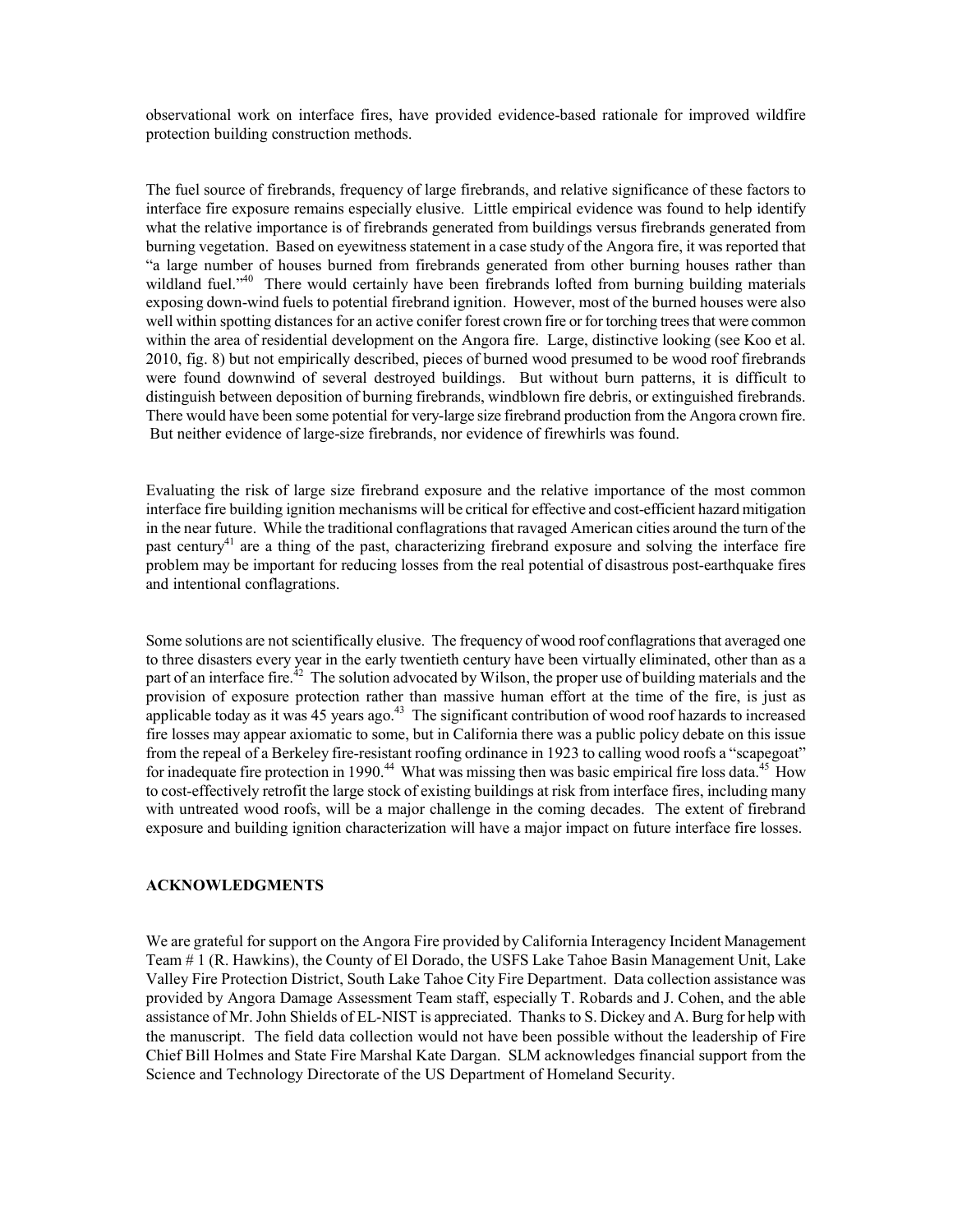### **REFERENCES**

 $\ddot{\phantom{a}}$ 

2 Pagni, PJ, Woycheese, JP, Fire Spread by Brand Spotting in: *Fifteenth Meeting of the UJNR Panel on Fire Research and Safety*, National Institute of Standards and Technology, Building and Fire Research Laboratory, Report # NISTR 6588, Gaithersburg, MD, 2000. pp 373-380.

<sup>3</sup>California Fire Chiefs Association, Blue Ribbon Commission Task Force Report, (Michael Warren, Task Force Chairman), 2008, pp. 80-81.

<sup>4</sup> Fradkin PL, Great Earthquake and Firestorms of 1906 – How San Francisco Nearly Destroyed Itself, 2006.

<sup>5</sup> U.S. Department of Defense, DCPA Attack Environment Manual: Chapter 3, What the Planner Needs to Know about Fire Ignition and Spread, Civil Defense Preparedness Agency, 1973, panel 26.

6 Foote EID, Cole D, Making a case for "The Interface" *Fire Chief Magazine* Vol. 37, October 1993, p. 59. <sup>7</sup> Stewart SI, et al., Defining the Wildland-Urban Interface, Journal of Forestry, June, 2007.

<sup>8</sup>Butler CP, The Urban/Wildland Fire Interface, In: Proceedings of *Western States Section Combustion Institute* 

Papers, Vol. 74, No. 15, 1974.<br><sup>9</sup> Cohen JD; Preventing Disaster: Home Ignitability in the Wildland-Urban Interface; Journal of Forestry 98(3):15-21; 2000.

 $10$  Maranghides A, Mell WE, A Case Study of a Community Affected by the Witch and Guejito Fires, NIST TN 1635, April, 2010

<sup>11</sup> Wilson AAG, Ferguson IS, Predicting the Probability of House survival During Bushfires, Journal of Environmental Management, Vol. 23 (1986), pp. 259-270.

<sup>12</sup> Ramsay GC, McArthur NA, and Dowling VP, "Building Survival in Bushfires," Fire Science 186: The 4th Australian National Biennial Conference, 1986. 17 p

<sup>13</sup> Abt R, Kelly D, Kuypers M, The Florida Palm Coast Fire: An Analysis of Fire Incidence and Residence Characteristics, Fire Technology, Vol. 23, No. 3, 1987, pp. 186–197.

<sup>14</sup> Gordon DA, Structure survival in the urban/wildland interface: A logistic regression analysis of the Oakland/Berkeley Tunnel Fire, MS thesis, University of California at Berkeley, 2000, 447 pp.

<sup>15</sup> Foote EID; Structure survival on the 1990 Santa Barbara "Paint" fire: A retrospective study of urban-wildland interface fire hazard mitigation factors, MS thesis, University of California at Berkeley, p. 129; 1994

 $^{16}$  McArthur NA, and Lutton P; Ignition of exterior building details in bushfires: An experimental study; Fire and Materials; 15:59-64, 1991.

<sup>17</sup> Foote, EID, Martin R, and Gilless JK, "The Defensible Space Factor Study: A Survey Instrument for Post-Fire Structure Loss,"In: Conference Proceedings, 11th Conference on Fire and Forest Meteorology, Society of American Foresters, 1991. 8 p.

<sup>18</sup> Mitchell JW, Patashnik O, Firebrand Protection as the Key Design Element for Structural Survival During Catastrophic Wildfire Fires, in: *Proceedings of the Tenth International Conference on Fire and Materials Conference*, San Francisco, CA (2007)

<sup>19</sup> Manzello SL, Hayashi Y, Yoneki T, Yamamoto Y, Quantifying the Vulnerabilities of Ceramic Tile Roofing Assemblies to Ignition During a Firebrand, Fire Safety Journal 45, 2010, 35–43

<sup>20</sup> Manzello SL, Shields JR, Hayashi Y, Nii D, Investigating the vulnerabilities of structures to ignition from a firebrand attack, in: B. Karlsson (Ed.), *Fire Safety Science—Proceedings of the Ninth International Symposium*, vol. 9, IAFSS, 2008, pp. 143–154

<sup>21</sup> Manzello SL, Park SH, Shields JR, Suzuki S, Hayashi Y, Quantifying Wind Driven Firebrand Penetration into Building Vents Using Full Scale and Reduced Scale Experimental Methods, in: *WUI Fires, Proceedings of the 12th International Conference on Fire Science and Engineering (INTERLFAM)*, Interscience Communications, London, 2010, pp. 1189-1200.

<sup>22</sup> Manzello SL, Shields JR, Yang JC, Hayashi Y, Nii D, On the Use of a Firebrand Generator to Investigate the Ignition of Structures, in: *WUI Fires, Proceedings of the 11th International Conference on Fire Science and Engineering (INTERLFAM)*, Interscience Communications, London, 2007, pp. 861-872.

<sup>23</sup> California Building Standards Commission, Final Statement of Reasons for Proposed Building Standards of the Office of the State Fire Marshal, California Code of Regulations, Title 24, Part 2, 2010 California Building Code, International Code Council, 2010, 27 p.

<sup>24</sup> California Department of Forestry and Fire Protection, Amador-El Dorado Unit, Angora [Wildland-Urban]

<sup>&</sup>lt;sup>1</sup> Koo E, Pagni PJ, Weise DR, Woycheese JP, Firebrands and spotting ignition in large-scale fires. *International Journal of Wildland Fire,* Vol 19, 2010, pp. 818–843.